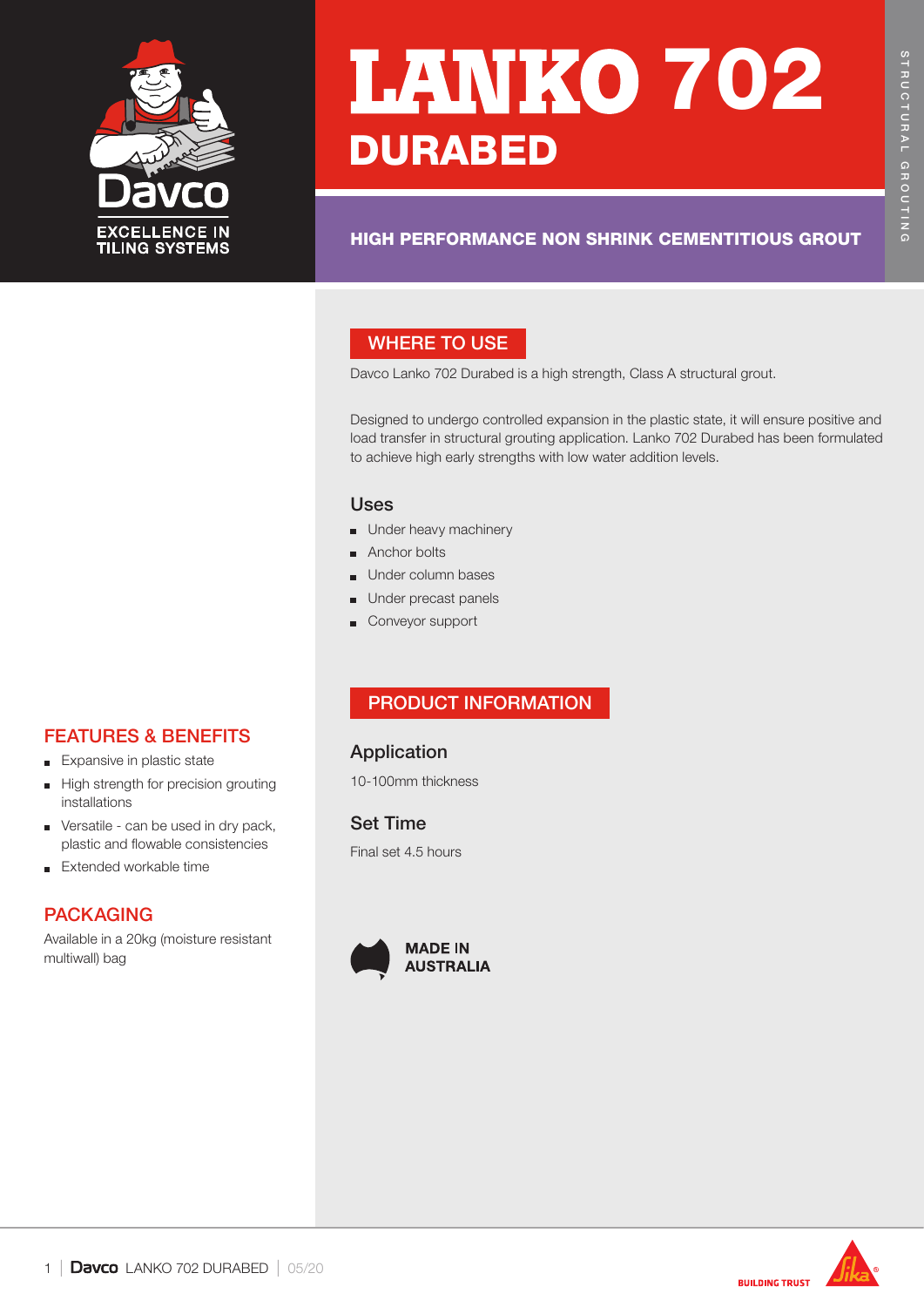#### **TECHNICAL**

| <b>TECHNICAL DATA</b>                                                                               | LANKO 702      |
|-----------------------------------------------------------------------------------------------------|----------------|
| Appearance                                                                                          | Grey powder    |
| Shelf life when stored unopened in elevated, cool, dry<br>location and protected from high humidity | Up to 6 months |

Values presented are typical and not necessarily referenced to create specifications. All measurements are taken at 20ºC and 50% relative humidity. Specifications vary according to site conditions and should be taken as a guide only.

| <b>TEST DATA</b>                          | <b>CRITERION</b> |                   | <b>TYPICAL TEST RESULT</b> |           |            |  |
|-------------------------------------------|------------------|-------------------|----------------------------|-----------|------------|--|
| Test method: AS 2350.11                   |                  |                   |                            |           |            |  |
| Compressive Strength<br>MPa               | Consistency      | Water<br>Addition | 1<br>Day                   | 7<br>Days | 28<br>Days |  |
|                                           | Dry Pack         | 2.0L              | 40.7                       | 61.2      | 70.1       |  |
|                                           | Plastic          | 3.0 <sub>l</sub>  | 25.4                       | 48.6      | 51.7       |  |
|                                           | Flowable         | 4.0L              | 16.4                       | 36.8      | 39.8       |  |
| Test method: EN 1015-17:2000              |                  |                   |                            |           |            |  |
| Chloride ion content                      |                  |                   |                            | 0.004%    |            |  |
| Test method: EN 196.1 2016                |                  |                   |                            |           |            |  |
| Flexural strength<br>(modulus of rapture) | 1 day            |                   | 4.7 MPa                    |           |            |  |
|                                           | 7 days           |                   | 7.5 MPa                    |           |            |  |
|                                           | 28 days          |                   | 10.1 MPa                   |           |            |  |



## DIRECTIONS FOR USE

• A test should be undertaken in all cases to ensure suitability

# SURFACE PREPARATION

- For all surfaces, loose contaminants and unsound concrete must be chipped away so that a reasonably rough, but strong sound surface is provided
- All surfaces must be free from oil, grease and dust. This particularly applies to the underside of bedplates, bolts, pipes or other materials, which may have surface contact with the grout
- Holes and depressions may be cleaned with compressed air to remove loose particles

| Test method: AS 1012.18.1996 |                                                       |                             |  |  |  |
|------------------------------|-------------------------------------------------------|-----------------------------|--|--|--|
| Setting time                 | Initial Set                                           | 3.5 hours                   |  |  |  |
|                              | <b>Final Set</b>                                      | 4.5 hours                   |  |  |  |
| Fresh wet density            | 2200kg/m <sup>3</sup> - depending on consistency used |                             |  |  |  |
| Test method: AS 1478.2:2005  |                                                       |                             |  |  |  |
| Minimum thickness            |                                                       | 10mm                        |  |  |  |
| Maximum thickness            |                                                       | 100mm                       |  |  |  |
| Test method: RMS T363        |                                                       |                             |  |  |  |
| Alkali reactive particles    |                                                       | $<$ 0.1% (Non-<br>reactive) |  |  |  |



Davco products manufactured in Australia are produced in accordance with quality management systems certified as complying with AS/NZS ISO 9001:2008.

**Quality** ISO 9001 SAI GLOBAL

• The perimeter of any grouting area in a concrete substrate should be sawcut to provide a minimum of 10mm mechanical key for the grout

# PRIMER PREPARATION

- After cleaning, saturate the concrete surface with clean water for approximately 2 hours prior to applying Lanko 702 Durabed
- For horizontal hole pours, fill the hole with a twisted rag, which can then be periodically wetted
- Ensure that no freestanding water is present on surfaces of foundations or in bolt holes. Remove any free water by use of compressed air or dry towels

# MIX PREPARATION

#### Mix Ratio

Use as little water as is required in the mix for ease of placement. Water addition is recommended as set out below:

| <b>MIX CONSISTENCY</b> | <b>MIX REQUIREMENTS PER 20KG</b> |
|------------------------|----------------------------------|
| Dry Pack               | 2.0L of clean, potable water     |
| <b>Plastic</b>         | 3.0L of clean, potable water     |
| Flowable               | 4.0L of clean, potable water     |

• Adjustments to the mixing ratio may be required depending upon site conditions. Ideally, mixing water and substrate should be above the lower application temperature limit of 5°C and below 30°C to avoid problems with the set time of the mix

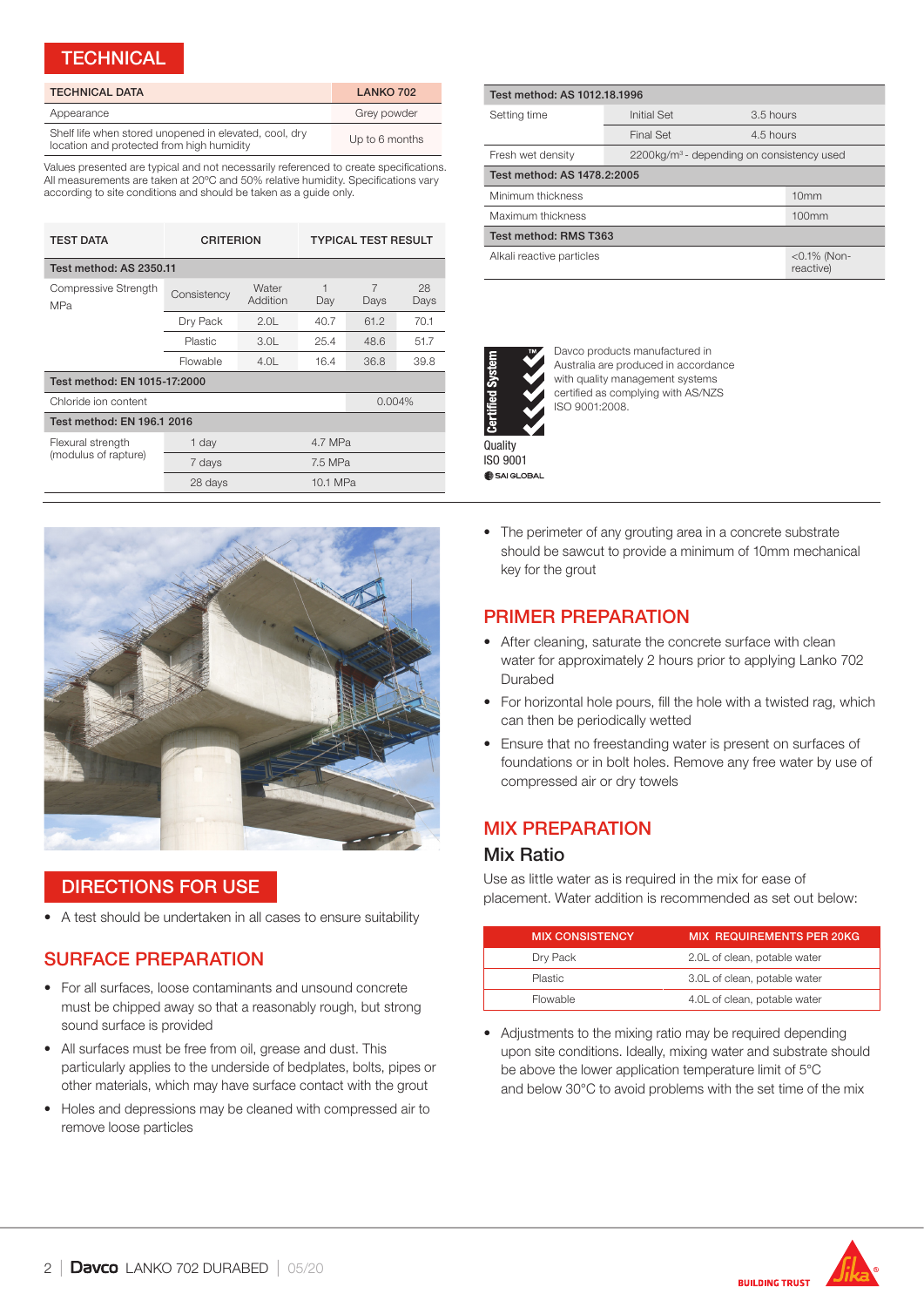## Mix Process

- 1. Mix with an electric drill and paddle or in a pan or revolving barrel type mixer.
- 2. Do not mix by hand.
- 3. Allow approximately 5 minutes mixing to achieve maximum results.
- 4. Place 70% of the required amount of water into the mixing vessel and slowly add the powder while mixing. Gradually add the remainder of the water to achieve the desired consistency.

## Yield

| <b>WATER ADDITION PER</b><br>20KG BAG | YIELD | KG/M <sup>3</sup><br>(WET) | <b>BAGS</b><br>PER M <sup>3</sup> |
|---------------------------------------|-------|----------------------------|-----------------------------------|
| Dry Pack                              | 10.40 | 1.87                       | 85                                |
| Flowable                              | 11.50 | 2.09                       | 87                                |

# APPLICATION

## Application Techniques

- 1. Lanko 702 Durabed should be placed within 20 minutes of mixing to gain the benefit of plastic expansion. During that time keep material in mixer well agitated. After this time discard any grout mix that shows signs of stiffening.
- 2. Flowable Lanko 702 Durabed may be placed with lowpressure cement grouting equipment or may be hand rodded into restrained sections. High points must be adequately vented to allow entrapped air to escape.
- 3. Plastic Lanko 702 Durabed mortar may be rodded into place or trowel handled where freedom of movement permits. Consistency can range from thick cream to smooth plastic.
- 4. Do not vibrate Lanko 702 Durabed into position as this may cause segregation of the mix.
- 5. Dry pack Lanko 702 Durabed mortar must be firmly pressed or rammed into place. Consistency should allow pressuring into a firm hard ball without cracking.
- 6. For sealing rebar or steel rods and bolts into bore holes, adhere to the following guidelines.
- 7. Lanko 702 Durabed may be pumped for large grouting installations.
- 8. All applications require curing. Cover the installed grout with wet hessian sheets or spray periodically with water.
- 9. Placing Lanko 702 Durabed in unrestrained environments will result in lower final compressive and flexural strength.

# Aggregate Extension

- 10mm washed coarse aggregate may be added to Lanko 702 Durabed for pours over 100mm in depth
- Add no more than 10kg of aggregate to each 20kg bag of Lanko 702 Durabed
- After extending with gravel, do not place Lanko 702 Durabed in thicker sections than 200mm

# Clean-up & Return to Service

- Lanko 702 Durabed should be removed from tools and equipment immediately after use with clean water. Any cured material may be removed by mechanical means
- The period of time required before bringing the grouted area into service depends upon the service load required. For high load installations, do not put the area into service for 3-7 days. The ambient temperature should be taken into account since cold weather delays hardening and hot weather accelerates hardening

# PRECAUTIONS

# Safety

- SDS is available from www.davcoaustralia.com.au
- Being cement-based, Lanko 702 Durabed is alkali in nature which can cause dermatitis. When using Lanko 702 Durabed it is recommended that applicators wear PVC or similar gloves and safety goggles while handling this product
- If dust is generated, wear a suitable dust mask

# General

• Ensure all surface preparation and priming instructions are followed precisely

# Specific

- Do not retemper Lanko 702 Durabed with additional water
- Like all cementitious mortars and concrete, Lanko 702 Durabed must be protected against rapid drying caused by high temperatures and / or strong winds.
- Lanko 702 Durabed is not defined as a dangerous good by Australian Code for the Transport of Dangerous Goods by Road and Rail
- For application thicknesses exceeding 200mm, please contact Sika Australia.
- For application procedures or surface conditions not specified above, please contact Sika Australia.